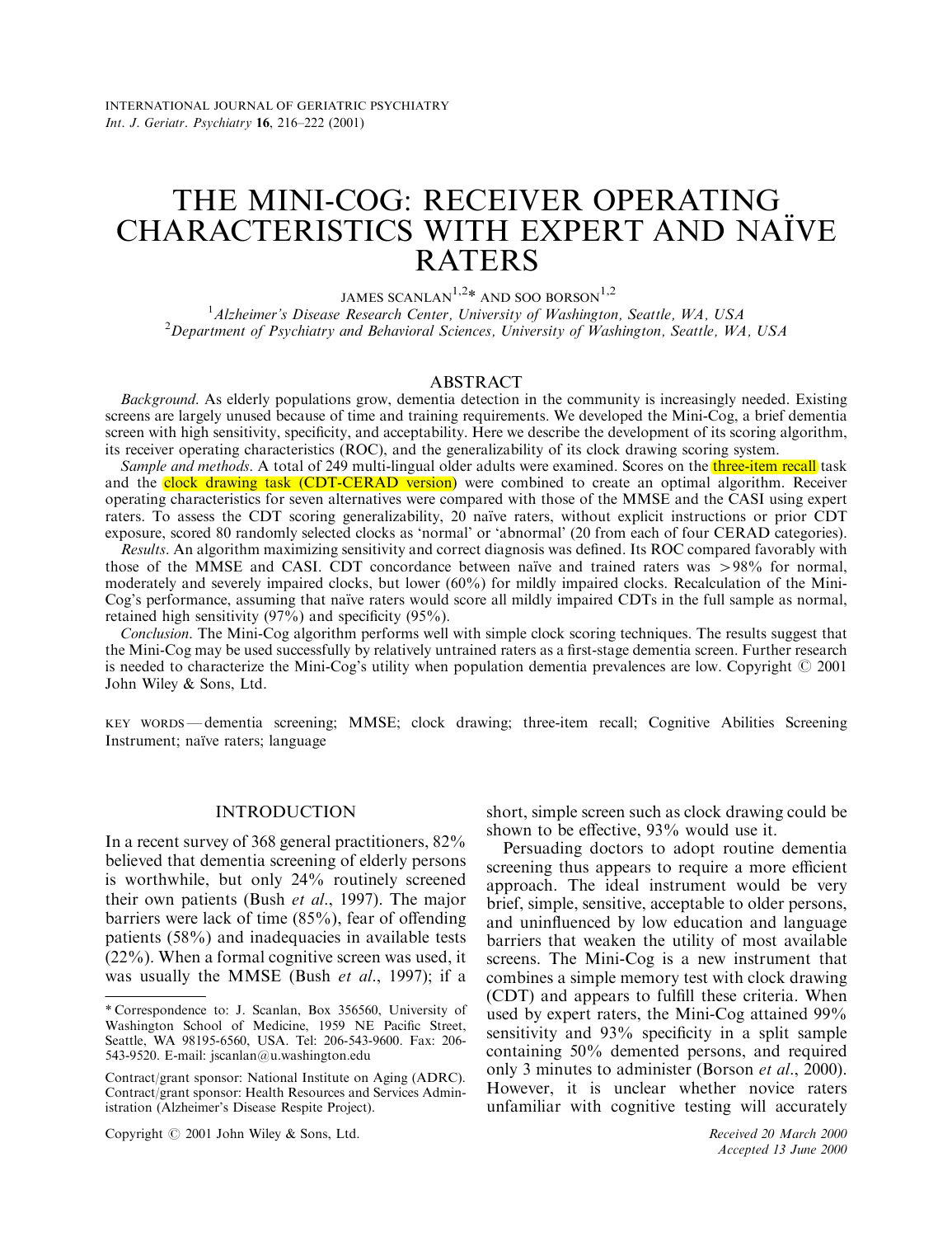give the Mini-Cog in `real world' settings. Its structure is simple enough to be used by community volunteers and health care personnel, provided its most vulnerable element, the CDT, can be scored correctly.

Many CDT dementia screening systems have been proposed, with varying degrees of complexity (Watson et al., [1993;](#page-6-0) Shulman et al., [1986;](#page-6-0) Dastoor et al., [1991;](#page-5-0) Tuokko et al., [1992;](#page-6-0) Death et al., [1993\)](#page-5-0). While all studies report the sensitivity and speci ficity of their proposed systems, cost-benefit, measured in ease of use, is rarely examined. If a scoring system slightly improves sensitivity or specificity but increases costs in terms of complexity, interpretation and training, then many CDT advantages are lost. As analog clock form and function are highly learned in most modern cultures, we believe that understanding how to judge CDTs as `normal' and `abnormal' is intuitively and widely understood. Therefore, if naïve raters gave their best estimates without an explicit scoring system, their judgments should closely resemble expert decisions. If true, this could greatly facilitate CDT use as in community-based dementia screening efforts.

Similar reasoning has been applied to the MMSE, and some studies show item subsets to perform as well as the complete scale. In one study, the four MMSE items that best discriminated normal controls from mild AD patients were two time orientation items (day, date) and two of the three conventional word recall items (`apple' and `penny'). Dementia discrimination using these items alone was comparable to that of the full MMSE (Fillenbaum et al., [1994\)](#page-5-0). The MMSE three-item recall task was highly predictive of total score: 97% of subjects recalling 0/3 words had MMSE scores below the conventional cut-off point for screening ( $\leq 23$ ), while 86% of those recalling 1–3 words scored  $\geq 24$  (Braekhus  $et \ al., 1992$  $et \ al., 1992$ ). In five different studies designed to distill the essential MMSE items (Magaziner et al., [1987;](#page-6-0) Roca, [1987;](#page-6-0) Klein et al., [1985](#page-6-0); Braekhus et al., [1992;](#page-5-0) Fillenbaum et al., [1994](#page-5-0)), only threeitem recall was consistently implicated in both predicting total score and distinguishing normal from mildly demented subjects. Additionally, we have previously reported (Borson *et al.*, [2000\)](#page-5-0) that three-item recall by itself was a sensitive  $(91\%)$  and specific  $(97\%)$  dementia discriminator. Accordingly, we combined this short learning task with the CDT to yield a dementia screen (the Mini-Cog) more sensitive than three-item recall

alone and relatively uninfluenced by education or language (Borson *et al.*, [2000\)](#page-5-0). In this paper, we report the receiver operating characteristics (ROC) of different Mini-Cog scoring algorithms, and compare them with the MMSE and CASI. We also examine the accuracy of CDT scoring by untrained raters without scoring instruction, and whether Mini-Cog subject classification would be compromised by naïve rater scoring errors.

# METHODS

# Subjects

Full details of sample selection, subject characteristics, and diagnostic evaluations are provided elsewhere (Borson et al., [1999,](#page-5-0) 2000). Briefly, 249 community dwelling older adults (173 women, 76 men) reflecting the five major ethnic groups in the United States completed the CDT, MMSE, and CASI during initial evaluation. All subjects or their proxies gave written informed consent using a multiple-language protocol approved by the University of Washington IRB.

Subjects were initially classified as 'probably demented'  $(n=129)$  or 'probably not demented'  $(n=120)$  based on an informant's history of cognitive decline (CERAD expanded history) and current functioning (Clinical Dementia Rating) (Hughes et al., [1982](#page-5-0)), an approach analogous to that of Jorm  $et$  al. ([1991\)](#page-6-0). The classification of all subjects was subsequently confirmed using formal diagnostic criteria (CERAD, DSM-IV: American Psychiatric Association, [1994](#page-5-0); and NINCDS-ADRDA: McKhann et al., [1984\)](#page-6-0), and demented subjects were further diagnosed as having probable or possible AD, another dementia, or no dementia. Subjects with uncertain/very mild cognitive impairment (CDR= $0.5$ ) were excluded. Post hoc dementia diagnoses were probable AD in 92  $(71\%)$ , possible AD (mixed states, usually vascular brain disease in addition to AD) in 16 (12%), vascular dementia in 13 (10%), and other dementias in  $8 (6\%)$ .

The CDT was scored using CERAD templates (Borson et al., [1999](#page-5-0)). Subjects were instructed to draw a large circle, fill in the numbers on a clock face, and set the hands at 8:20, with no time limit. Excellent inter-rater CDT reliability was obtained  $(intra-class correlation=0.97)$  by two independent raters blind to each other's scores and to any subject information using the **four-point CERAD** scale  $(0, 1, 2, 3: 0$ =normal; 3=severe impairment).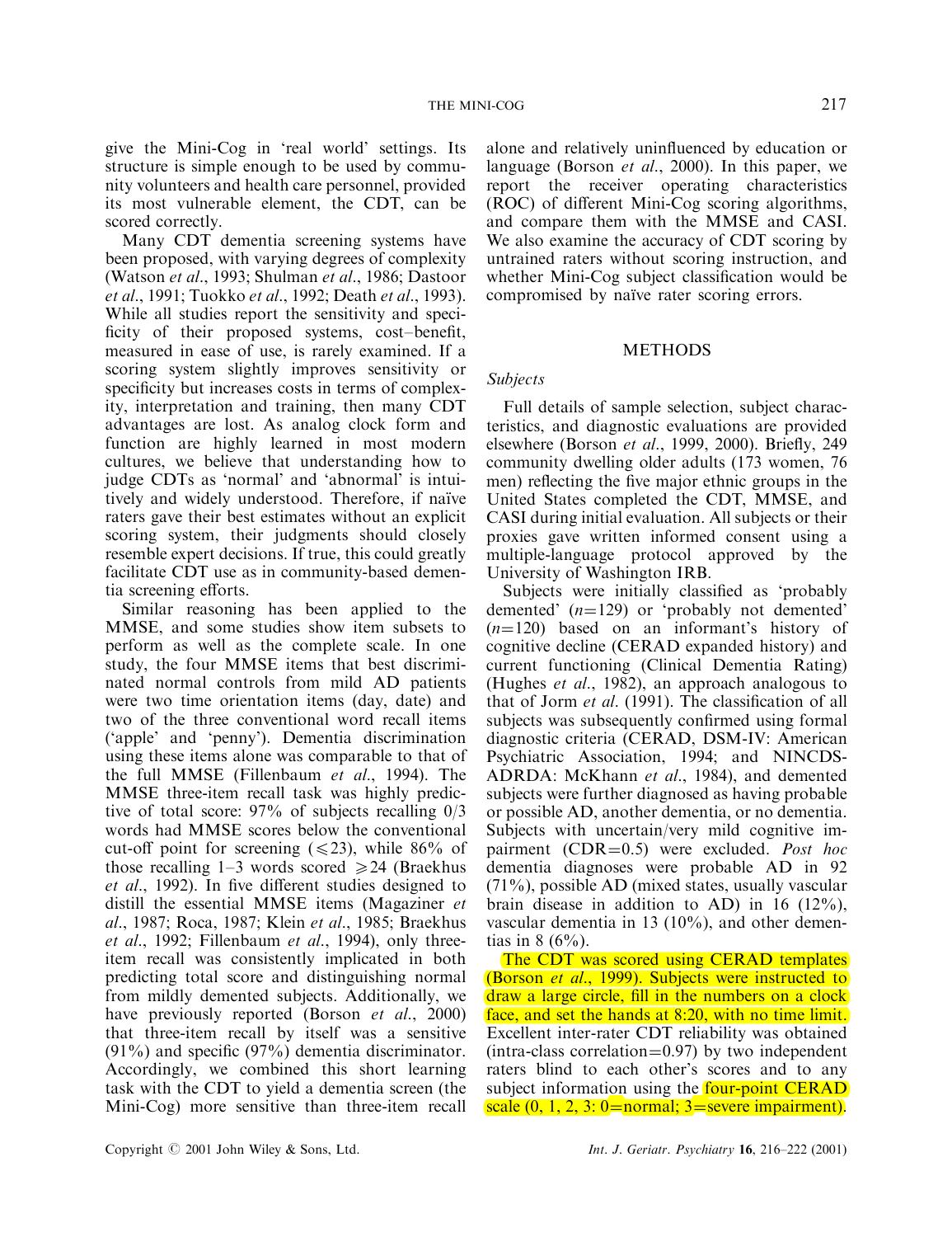While the three-item recall task can be given in both cued and uncued fashion, **research suggests** that uncued recall is sensitive to dementia in AD patients, and that cueing does not improve scores or dementia detection (Yuspeh et al., [1998\)](#page-6-0). Accordingly, we used uncued recall in this data analysis. One point was given for each word correctly recalled.

## Clock scoring by naïve raters

We randomly sampled 20 CDTs from each of the four CERAD performance levels  $(0=normal,$  $1$ =mild, 2=moderate, 3=severe) for which exact agreement was reached by the two expert raters. The 80 CDTs were scrambled in random sequence. Twenty volunteers with no prior cognitive testing experience were recruited from hospital clinics, social service agencies, and administrative services. Naïve raters consisted of 9 (45%) administrative/ clerical workers, 7 (35%) clinical/medical employees, and 4 (20%) community case managers. These raters averaged  $39+10$  years of age, with  $16+2$ years of education. All scored each CDT as normal or abnormal without hints or templates to guide them.

#### Data analyses

A series of Mini-Cog scoring algorithms was tested using various combinations of three-item recall and the CDT, to construct an ROC curve that was superimposed upon ROC curves generated for the MMSE and CASI using all possible



Fig. 1. ROC curves for MMSE and CASI, with M-C algorithms superimposed.  $1-7$  corresponds to Table 2 algorithms. X=conventional cut-off point for CASI (80);  $*$ conventional cut-off for MMSE (24)

Table 1. Correct classification of subjects by three-item recall and CDT scores (frequency and  $\%$  shown)

| CERAD CDT score |                | Number of words correctly recalled |                   |          |            |                |        |          |       |  |
|-----------------|----------------|------------------------------------|-------------------|----------|------------|----------------|--------|----------|-------|--|
|                 |                | 0                                  |                   |          |            | $\mathfrak{D}$ |        | 3        |       |  |
| $_{0}$          | ND (freq.)     | 3                                  | $(10)$ 9          |          | $(100)$ 34 |                | (100)  | 65       | (100) |  |
|                 | DEM (freq.)    | 27                                 | (90)              | $\theta$ | (0)        | $\mathbf{0}$   | (0)    | 0        | (0)   |  |
| 1               | $ND$ (freq.)   | 0                                  | $\omega$          | 2        | (100)      | 0              | (0)    | 3        | (100) |  |
|                 | DEM (freq.)    |                                    | 16 (100) $\theta$ |          | (0)        |                | 3(100) | $\theta$ | (0)   |  |
|                 | 2 ND (freq.)   | 0                                  | $\omega$          | 0        | (0)        | 1              | (100)  | 1        | (100) |  |
|                 | DEM (freq.)    | 21                                 | (100)             | 1        | (100)      | 0              | (0)    | $\theta$ | (0)   |  |
|                 | $3$ ND (freq.) | 1                                  | (2)               | $\bf{0}$ | (0)        | 1              | (25)   | 0        | (0)   |  |
|                 | DEM (freq.)    | 53                                 | (98)              | 3        | (100)      | 4              | (75)   |          | (100) |  |

CDT: 0=normal, 1=abnormal; ND=probably not demented ( psychiatric judgement); D=probably demented ( psychiatric judgement). Bold numbers indicate clearly demented (by Mini-Cog algorithm 7). Italic numbers indicate demented by Mini-Cog (would be classified as non-demented by naïve CDT raters). The remainder are clearly non-demented (by Mini-Cog).

cut-off points. In the formulation of Mini-Cog algorithms, preference was given to robust and simple combinations. The best available threeitem/CDT combination was assessed against the conventional MMSE and CASI conventional cutoff points (MMSE $=$ 23/24 of 30 possible points (Folstein *et al.*, [1975\)](#page-5-0); CASI=80/81 of 100 possible points (Teng et al., [1994\)](#page-6-0). Judgements of CDTs by naïve raters were compared with those of expert raters. Because naïve raters were simply asked to judge the CDTs as `normal' or `abnormal' and experts used the entire CERAD scale  $(0-3)$  we defined agreement as 'normal'=CERAD 0 and  $'abnormal' = CERAD 1-3.$ 

# RESULTS

#### Algorithm construction

Cross-tabulations of three-item recall scores and CERAD CDTs were examined as the basis for constructing a classification algorithm when both tests were combined into a single instrument (Table 1). Various decision algorithms were constructed (see Table 2). Algorithm numbers correspond to those represented on the ROC curve as single points (Fig. 1) for comparison with the MMSE and CASI (represented as continuous curves). Results show that at least one recall/CDT algorithm had superior sensitivity relative to the CASI and MMSE. The conventional cut-off points for the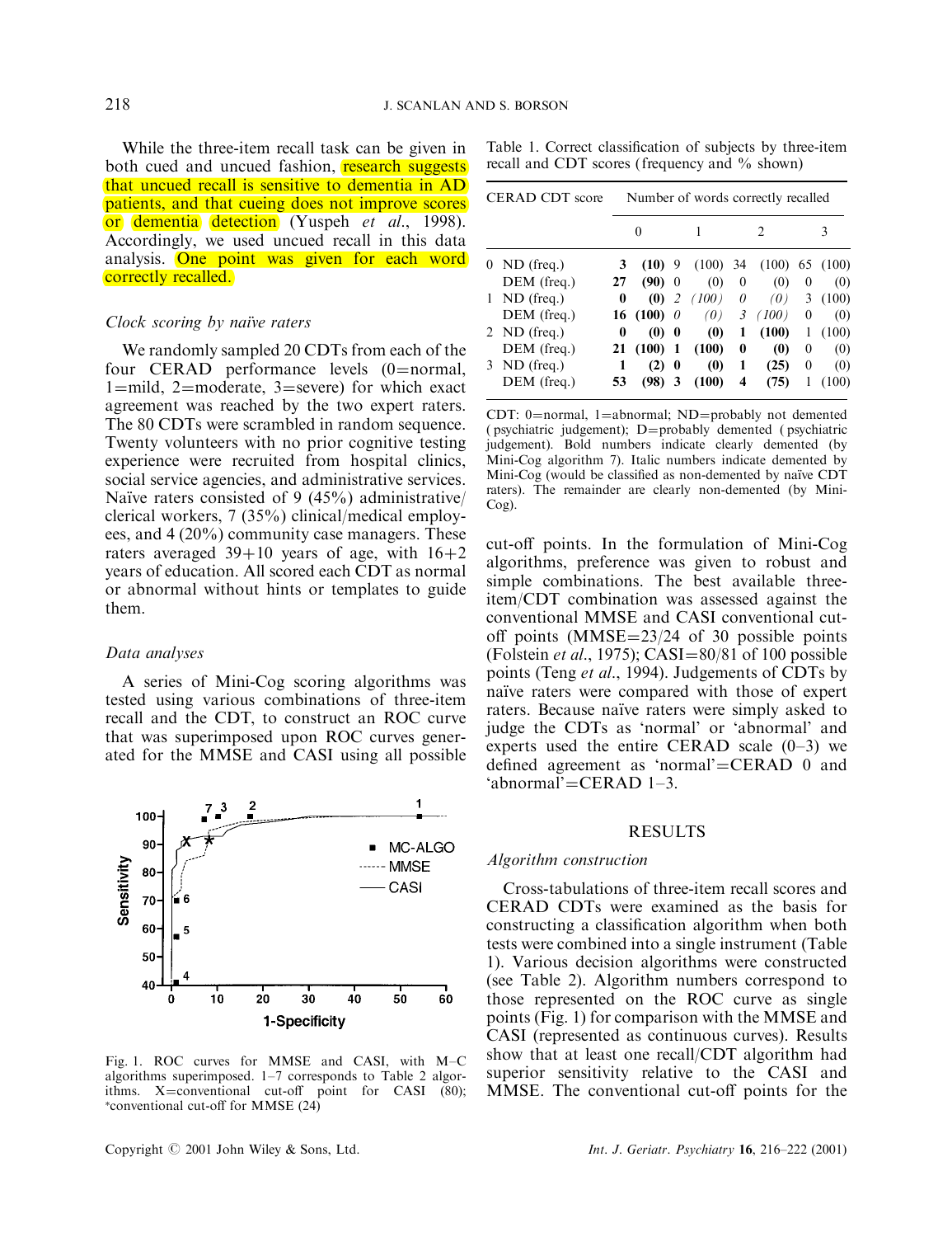| Algorithm  | Judged non-demented                | Judged demented                             |
|------------|------------------------------------|---------------------------------------------|
|            | Recall=3 and $CDT=0$               | Recall= $0-2$ or CDT= $1-3$                 |
| 2          | Recall=2-3 and $CDT=0$             | Recall= $0-1$ or CDT= $1-3$                 |
| 3          | Recall= $1-3$ and CDT=0            | Recall=0 or $CDT=1-3$                       |
| 4          | Recall= $1-3$ or CDT= $0-2$        | Recall=0 and $CDT=3$                        |
| 5.         | Recall= $1-3$ or CDT= $0-1$        | Recall= $0-1$ and CDT= $2-3$                |
| 6          | Recall=1-3 or $CDT=0$              | Recall=0 and $CDT=1-3$                      |
| 7 Mini-Cog | Recall=3 or (Recall=1-2 and CDT=0) | Recall=0 or (Recall= $1-2$ and CDT= $1-3$ ) |

|  |  | Table 2. Alternative Mini-Cog algorithms |
|--|--|------------------------------------------|
|  |  |                                          |

MMSE and CASI corresponded relatively well with their points of optimal function (the best balance of sensitivity and specificity) in this sample.

When the performance of algorithm 7 (Table 3, henceforth referred to as the Mini-Cog) was compared with the other dementia screens (threeitem alone, CDT alone, CASI, and MMSE), it performed best in sensitivity (99%) and diagnostic value (96%) and had acceptable specificity (93%), though it was less efficient in classifying nondemented subjects than the CASI (96%). The MMSE was the least sensitive  $(91\%)$  and specific (92%) (Borson et al., [2000](#page-5-0)). When separate logistic regression analyses predicting correct diagnosis and controlling for the effects of education and non-native language (English/non-English) were performed the results were striking. The Mini-Cog was most predictive  $(\chi^2=273)$ , followed by the CASI  $(\chi^2=233)$  and the MMSE  $(\chi^2=201)$ ; see Borson et al., [2000,](#page-5-0) for detailed description).

## $CDT$  classification by naïve subjects

CDT judgments by naïve raters (normal or abnormal) were compared with expert judgments using CERAD categories (0, 1, 2, 3). Concordance between naïve and expert raters was extremely high for CERAD categories 0, 2 and 3 ( $>98\%$ ) and

Table 3. Naïve vs expert CDT ratings

| Naïve raters       | Expert raters CERAD categories |                                          |  |  |  |  |  |                                                             |
|--------------------|--------------------------------|------------------------------------------|--|--|--|--|--|-------------------------------------------------------------|
|                    |                                |                                          |  |  |  |  |  |                                                             |
| Normal<br>Abnormal | 8                              | $392^*$ (98) <sup>†</sup> 160 (40) 8 (2) |  |  |  |  |  | $1 \quad (0.2)$<br>$(2)$ 240 $(60)$ 392 $(98)$ 399 $(99.8)$ |

\*Absolute frequency based on  $N=400$  (20 naïve raters $\times$ 20 CDTs within each CDT category). {Percentages.

weaker for category 1  $(60\%)$  (Table 3). The 40% of naïve ratings discordant for mildly impaired CDTs, as judged by research raters, were uniformly rated as normal. Overall concordance between naïve and expert raters was 89%.

We evaluated the projected Mini-Cog performance as if it had been administered by naïve raters to our entire subject sample. We made the following assumptions: that the naïve raters properly administered the three-item recall task, that subjects received appropriate CDT instructions, that all mildly impaired CDTs were scored normal (rather than the 40% found here), and all other CDTs were scored identically to research ratings (rather than the 98-99% found here). Under these circumstances, Mini-Cog sensitivity would decrease from 99 to  $97\%$ , and specificity would increase from 93 to 95%, both well within effective screening ranges. The percentage of subjects with mildly impaired CDTs in this sample was small (10%), and  $67\%$  of these recalled 0/3 words.

# DISCUSSION

We have previously reported that the combination of the three-item recall task with the CDT results in superior dementia prediction relative to either of its parts and to the CASI and MMSE in a very heterogeneous community sample (Borson *et al.*, [1999\)](#page-5-0). Inspection of the ROC curves shown here further explicates those findings. First, the conventional cut-off points for the MMSE  $(23/24)$  and CASI (80/81) worked as expected in heterogeneous samples of older adults, producing the best sensitivity/specificity combination attainable with these instruments in this sample. Examining our algorithms (Table 2 and Fig. 1) we see that numbers  $1-3$  tend to maximize sensitivity, while  $4-6$  maximize specificity and 7 (the Mini-Cog) is a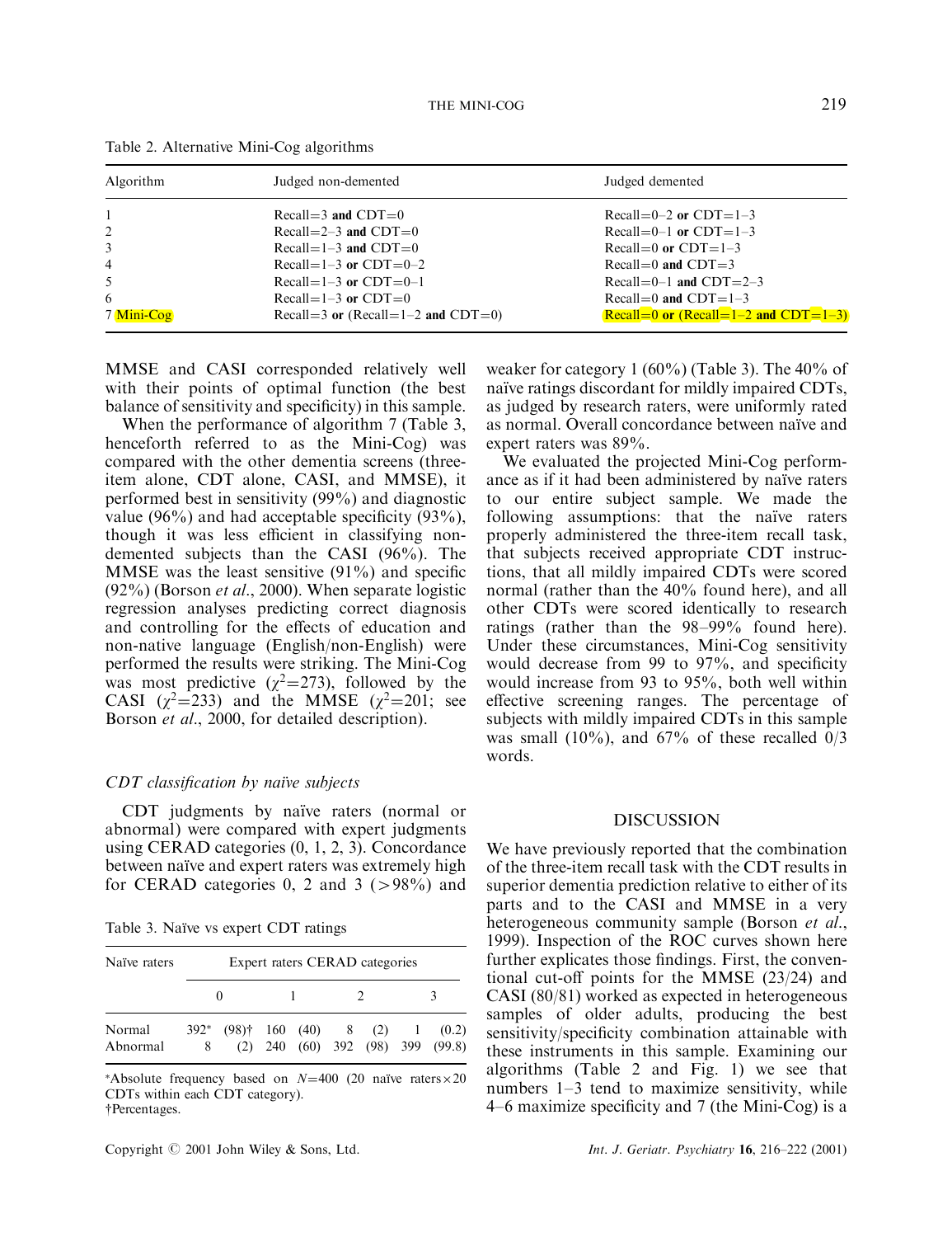hybrid of the two approaches. While there might be circumstances in which one attribute (sensitivity or specificity) might be more desirable than the other, we chose an approach that yielded the best overall percentage correct diagnosis, and high sensitivity with very good specificity (see Borson et al., [2000](#page-5-0), for further details). The optimal Mini-Cog algorithm was simple and robust, and used the simplest possible CDT scoring system: CERAD  $0=$ normal, CERAD  $1-3=$ abnormal.

Why does this simple approach work? The majority of factor analytic studies of the MMSE found two-factor solutions (Hill and Backman, [1995\)](#page-5-0) including memory/recent learning as one factor; the second factor varying but usually including the visual-spatial MMSE components (Hill and Backman, [1995;](#page-5-0) Braekhus et al., [1992\)](#page-5-0). Three-item recall is a very simple task primarily testing short-term memory. We previously demonstrated its importance by showing that three-item recall alone yielded virtually the same correct diagnosis rate as the much longer CASI (Borson et al., [2000](#page-5-0)). In contrast, algorithm calculations suggest that while the CDT alone is not as powerful a dementia screen as three-item recall, it improves the sensitivity and overall correct diagnosis achieved by the Mini-Cog. Accurate clock drawing requires many faculties impaired in dementia, including long-term memory, visuo-spatial representation, global attention, and executive functions. Combining these two elements seems to capture the essence of dementia for screening purposes.

Virtually all CDT studies show that greater impairment in clock drawing is associated with more severe dementia and lower MMSE scores (Death et al., [1993](#page-5-0); Brodaty and Moore, [1997](#page-5-0); Juby, [1999\)](#page-6-0). However devised, the cut-offs for these systems are usually set so that a small number of errors  $(10-25%)$  is consistent with non-demented status. For example, in the 10-point Shulman scale (Shulman et al., [1986](#page-6-0)), a score of 8 was consistent with clinically non-demented status, while a score of  $\leq 7$  indicated possible dementia. With an alternative four-point system tested by Lam in a Chinese sample (Lam et al., [1998\)](#page-6-0), dementia screening cut-offs were set at 3 of 4 possible points. The four-category CERAD system we used, while simpler than some alternative systems, uses a comparable cut-off point  $(0=normal, 1 3$ =demented).

The CDT judgments by naïve raters were strikingly similar to those of expert raters for CERAD categories 0 (normal), 2 (moderate) and 3

(severe). The lower sensitivity of naïve than expert raters to mild CDT impairment (CERAD category 1) appeared unlikely to compromise Mini-Cog performance, even if failure to detect mild impairment was assumed to be complete. Using the full Mini-Cog algorithm, most would be classified as demented, even if all their CDTs were scored as `normal', because the majority of subjects with mild CDT impairment (67%) scored poorly on three-item recall (0 of 3 words recalled) and would be classified as demented on that basis alone. This is consistent with our general observation that most of the work of dementia discrimination is being performed by the three-item recall task, with the CDT acting to supplement and refine these judgements in less obvious cases. This is also consistent with the idea that three-item memory task is tapping into the first and most powerful factor in MMSE factor analyses. Additionally, we note that while the interpretation errors of mild CDT problems by naïve raters would decrease Mini-Cog sensitivity, it has the simultaneous effect of increasing specificity, resulting in no net change in overall correct detection. In an unselected population sample, we would predict that CDTnaïve raters using the Mini-Cog would have slightly lower sensitivity, slightly higher specificity, and very similar overall correct detection relative to more expert raters. In short, while naïve raters were less likely to identify mildly impaired CDTs as `abnormal', we think that this would have minimal effects on overall Mini-Cog accuracy.

These results suggest that the Mini-Cog's `minimalist' approach could be successfully used in settings where time is short, trained personnel are lacking, and/or language barriers exist. More lengthy and complex methods may be counterproductive, if physicians and other staff are unlikely to use them. The length and complexity of alternative instruments tends to defeat the goal of cost-effective dementia detection (Borson et al., [2000\)](#page-5-0), while the Mini-Cog speed and simplicity may promote it.

As is true for all first-stage screening tests, individuals who screen positive on the Mini-Cog cannot be presumed demented without additional evidence. Screening unselected elderly populations will result in increases in false-positive tests (lower specificity and diagnostic value) relative to the Mini-Cog developmental sample, which was enriched for probable cases. If we were to extrapolate the effects of using naïve raters in a population with substantially fewer impaired subjects, more false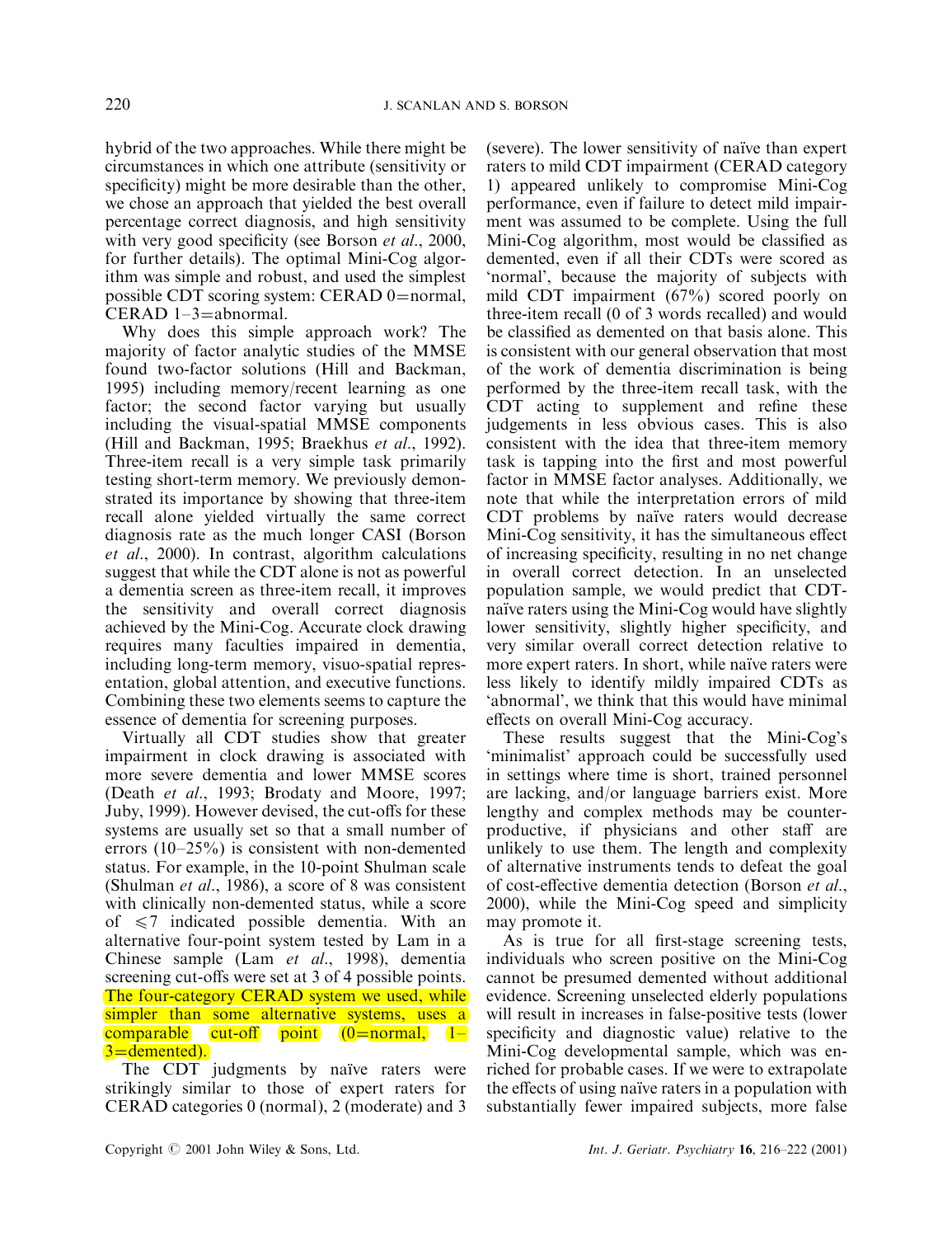<span id="page-5-0"></span>negative and fewer false positives would be detected. This would have the advantage of decreasing the number of unnecessary diagnostic work-ups of non-demented older adults, but the disadvantage of reducing the detection of dementia in its earliest stages. However, we are encouraged by preliminary work comparing the Mini-Cog with the MMSE in a population based sample in Pennsylvania (the MoVIES sample: Ganguli et al., 1993), which suggests that the Mini-Cog remains at least as sensitive and accurate as the MMSE, even when the CDT scoring system differs somewhat from that used here.

Full diagnostic dementia assessment of falsepositive subjects is costly in time, money, and emotional distress. Previous studies have found that combining cognitive screening with informant history improves dementia detection over either method alone (Gurland et al., 1995). Our approach, though different in detail, was similar in concept. For screening of elderly persons living alone without accessible informants, the Mini-Cog alone may be acceptable. However, a two-step screening approach, first using the Mini-Cog and then a brief informant interview, such as the short IQ-CODE (Jorm, 1994), warrants further population-based testing. If this method retains high sensitivity and minimizes false-positive screens, it may be the most cost-effective strategy for improving dementia detection and accurately selecting those in need of a complete diagnostic assessment.

## ACKNOWLEDGEMENTS

The authors gratefully acknowledge the consultative contributions of E. Teng and the invaluable assistance of S. Neher, J. Cashman, M. Brush, M. McLaughlin Sta Maria, J. Roques, E. Gil, D. Beekly, R. Barnhart, G. van Belle, and the staff of the Chinese Information and Service Center and Sea Mar Community Care Center, Seattle, WA, the Korean Women's Association, Tacoma, WA, and the Washington State Aging and Adult Services Administration.

# REFERENCES

American Psychiatric Association. 1994. Diagnostic and Statistical Manual of Mental Disorders, 4th edn.

Copyright  $\odot$  2001 John Wiley & Sons, Ltd. Int. J. Geriatr. Psychiatry 16, 216-222 (2001)

American Psychiatry Association: Washington, DC, 142±152.

- Borson S, Brush M, Gil E, Scanlan JM, Vitaliano PP, Chen JC, Cashman J, Sta Maria MM, Barnhart R, Roques J. 1999. The **clock drawing test**: utility for dementia detection in multi-ethnic elders. J. Gerontol. Med. Sci. 54A: M534-M540.
- Borson S, Scanlan JM, Brush M, Vitaliano PP, Dokmak A. 2000. The Mini-Cog: a cognitive `vital signs' measure for dementia screening in multi-lingual elderly. Int. J. Geriatr. Psychiatry.  $15: 1021-1027$ .
- Braekhus A, Laake K, Engedal K. 1992. The Mini-Mental State Examination: identifying the most efficient variables for detecting cognitive impairment in the elderly. J. Am. Geriatr. Soc.  $40: 1139-1145$ .
- Brodaty H, Moore CM. 1997. The Clock Drawing Test for dementia of the Alzheimer's type: a comparison of three scoring methods in a memory disorders clinic. Int. J. Geriatr. Psychiatry  $12$ : 619-627.
- Bush C, Kozak J, Elmslie T. 1997. Screening for cognitive impairment in the elderly. Can. Fam. Physician 43: 1763-1768.
- Dastoor DP, Schwartz G, Kurzman D, 1991. Clockdrawing. An assessment technique in dementia. J. Clin. Exp. Geront. 13: 69-85.
- Death J, Douglas A, Kenny RA. 1993. Comparison of clock drawing with the Mini-Mental State Examination as a screening test in elderly acute hospital admissions. Postgrad. Med. J.  $69: 696-700$ .
- Fillenbaum GG, Wilkinson WE, Welsh KA, Mohs RC. 1994. Discrimination between stages of Alzheimer's disease with subsets of Mini-Mental State Examination items. An analysis of Consortium to Establish a Registry for Alzheimer's Disease data. Arch. Neurol. 51: 916±921.
- Folstein MF, Folstein SE, McHugh PR. 1975. Mini Mental State: a practical method for grading the cognitive state of patients for the clinician. J. Psychiatr. Res. 12: 189-198.
- Ganguli M, Belle S, Ratcliff G, Seaberg E, Huff FJ, van der Porten K, Kuller LH. 1993. Sensitivity and specificity for dementia of population-based criteria for cognitive impairment: the MoVIES project. J. Gerontol. 48: M152-M161.
- Gurland BJ, Wilder DE, Chen J, Lantigua R, Mayeux R, Van Nostrand J. 1995. A flexible system of detection for Alzheimer's disease and related dementias. Aging  $(Milano)$  7: 165-172.
- Hill RD, Backman L. 1995. The relationship between the mini-mental state examination and cognitive functioning in normal elderly adults: a componential analysis. Age Ageing 24: 440-446.
- Hughes CP, Berg L, Danziger WL, Coben LA, Masaki KH. 1982. A new clinical scale for the staging of dementia. Br. J. Psychiatry  $140:566-572$ .
- Jorm AF. 1994. A short form of the Informant Questionnaire on Cognitive Decline in the Elderly